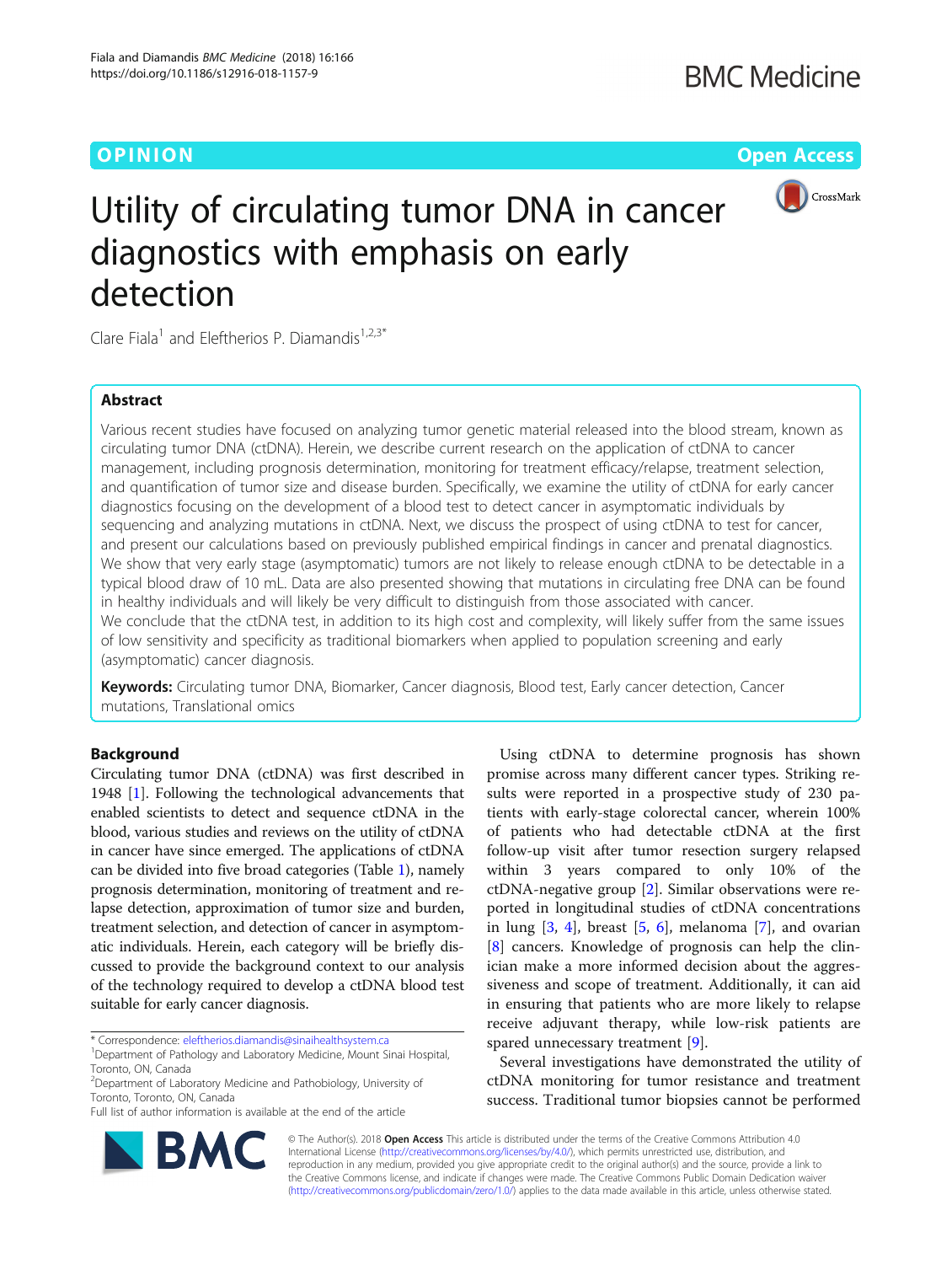<span id="page-1-0"></span>

| ctDNA Application                            | Summary                                                                                                                                                                                                                                                                                                                                                                                  | References                |
|----------------------------------------------|------------------------------------------------------------------------------------------------------------------------------------------------------------------------------------------------------------------------------------------------------------------------------------------------------------------------------------------------------------------------------------------|---------------------------|
| Prognosis determination                      | • Absence of ctDNA after surgery is associated with a much better prognosis and smaller<br>chances of relapse<br>· Prognosis determination aids in selecting aggressiveness of treatment as well as determining the<br>necessity for adjuvant therapy; patients at high risk of relapse could receive targeted treatment,<br>while low risk patients are spared unnecessary chemotherapy | $[2-7, 10, 21, 29]$       |
| Monitoring for treatment<br>efficacy/relapse | • ctDNA can be analyzed through a blood test; this 'liquid biopsy' can be repeated more often,<br>enabling consistent monitoring of response to treatment<br>· Raised ctDNA concentrations or increased number of mutations indicate treatment failure/relapse<br>earlier than clinical relapse                                                                                          | $[4, 8-22, 29]$           |
| Selection of treatment                       | • Sequencing the ctDNA informs choice of therapy to target specific mutations<br>• Traditional tumor biopsies only allow for the analysis of a certain part of the tumor,<br>which ignores<br>intratumor heterogeneity, while ctDNA analysis provides a more holistic view of the tumor<br>to inform more targeted treatment                                                             | $[1, 19-21, 28]$          |
|                                              | Tumor size/disease burden • Larger amount of ctDNA in blood correlates with advanced tumor stage/greater metastatic burden [19, 21, 23, 24, 30]<br>• Blood testing does not carry the risk of radiation exposure or poor accuracy of imaging; ctDNA can<br>provide a snapshot of disease burden, which can be repeated more often than imaging or<br>traditional biopsies                |                           |
| individuals                                  | Detection in asymptomatic • Most studies show poor sensitivity, especially for early stage tumors<br>• For small tumors, there is not enough ctDNA present to allow for an accurate test result<br>• However, reliable ctDNA tests for early diagnosis would allow for early intervention and<br>curative surgery and higher cure rates                                                  | $[16, 20, 25, 30, 32-38]$ |

often due to their invasiveness and discomfort, while frequent imaging carries the risk of repeated radiation exposure. However, considerable progress has been made in the technology to sequence and analyze ctDNA. These minimally invasive tests can be repeated frequently, providing constant updates of tumor genetic composition and mutations, and thus informing the best course of treatment [[10](#page-8-0)–[13](#page-8-0)]. Further, they also allow for better monitoring of intra-tumor heterogeneity [[9\]](#page-8-0); unlike traditional biopsies, which only sequence a portion of the tumor, ctDNA provides an overview of all the mutations, allowing for a more targeted treatment. These 'liquid biopsies' are now gradually finding their way into the clinic, including FDA-approved EGFR mutation testing for therapy selection  $[14]$  $[14]$ . Studies monitoring patients during treatment have shown that lower ctDNA dynamics correlate with better treatment response in colorectal [[15](#page-8-0)], ovarian [[16\]](#page-8-0), breast [[5](#page-8-0)], non-small cell lung cancer (NSCLC) [\[17](#page-8-0)], and melanoma [[18](#page-8-0)]. Other studies have indicated the potential of ctDNA in detecting resistance, even before its clinical manifestation [\[5](#page-8-0)]. For example, in patients with breast cancer, increases in ctDNA concentration provided the earliest indication of impending relapse compared with imaging and other blood-based cancer markers such as circulating tumor cells and cancer antigen 15–3 [\[5](#page-8-0)]. An increase in ctDNA was also shown to be more sensitive at screening for relapse than traditional biomarkers in melanoma and NSCLC [\[19](#page-8-0), [20\]](#page-8-0).

A recent investigation highlighting the utility of ctDNA screening for treatment response and resistance was published by Abbosh et al. [\[21](#page-8-0)]. In brief, this team sequenced and compared samples from tumor and healthy tissues from the primary surgical resection of patients with early NSCLC to identify the single nucleotide variants associated with cancer. Using this information, they created personalized ctDNA panels for 24 patients, designed to check for relapse by scanning the patients' blood for mutated ctDNA. These tests were able to detect relapse and resistance in patients 70 days, on average, before tumors became visible on computed tomography scans, with the lead time being over 6 months in four cases. In one patient in this study, sequencing of ctDNA revealed an amplification of the ERRB2 gene, a cancer promoter that can be targeted by existing chemotherapy medications [[21](#page-8-0)]. Although this application is still being developed, it is proof of principle that ctDNA testing can lead to more personalized treatments. Similar results have also been observed in colorectal cancer, were chemotherapy resistance was shown through detection of resistance-related mutations in circulation months before progression became apparent with imaging [\[22,](#page-8-0) [23\]](#page-8-0).

Higher levels of circulating free DNA (cfDNA) have also been associated with greater disease burden and number of metastatic sites [[16](#page-8-0), [24](#page-8-0)]. An extensive study of 640 patients with a variety of types and stages of cancer found that the median concentration of ctDNA was 100 times higher in patients with stage IV disease compared to those with stage I disease, providing a basic proportion to estimate tumor size from ctDNA concentration [\[25\]](#page-8-0). In their study of early-stage NSCLC, Abbosh et al.  $[21]$  were able to develop a more exact metric to estimate tumor size, correlating a higher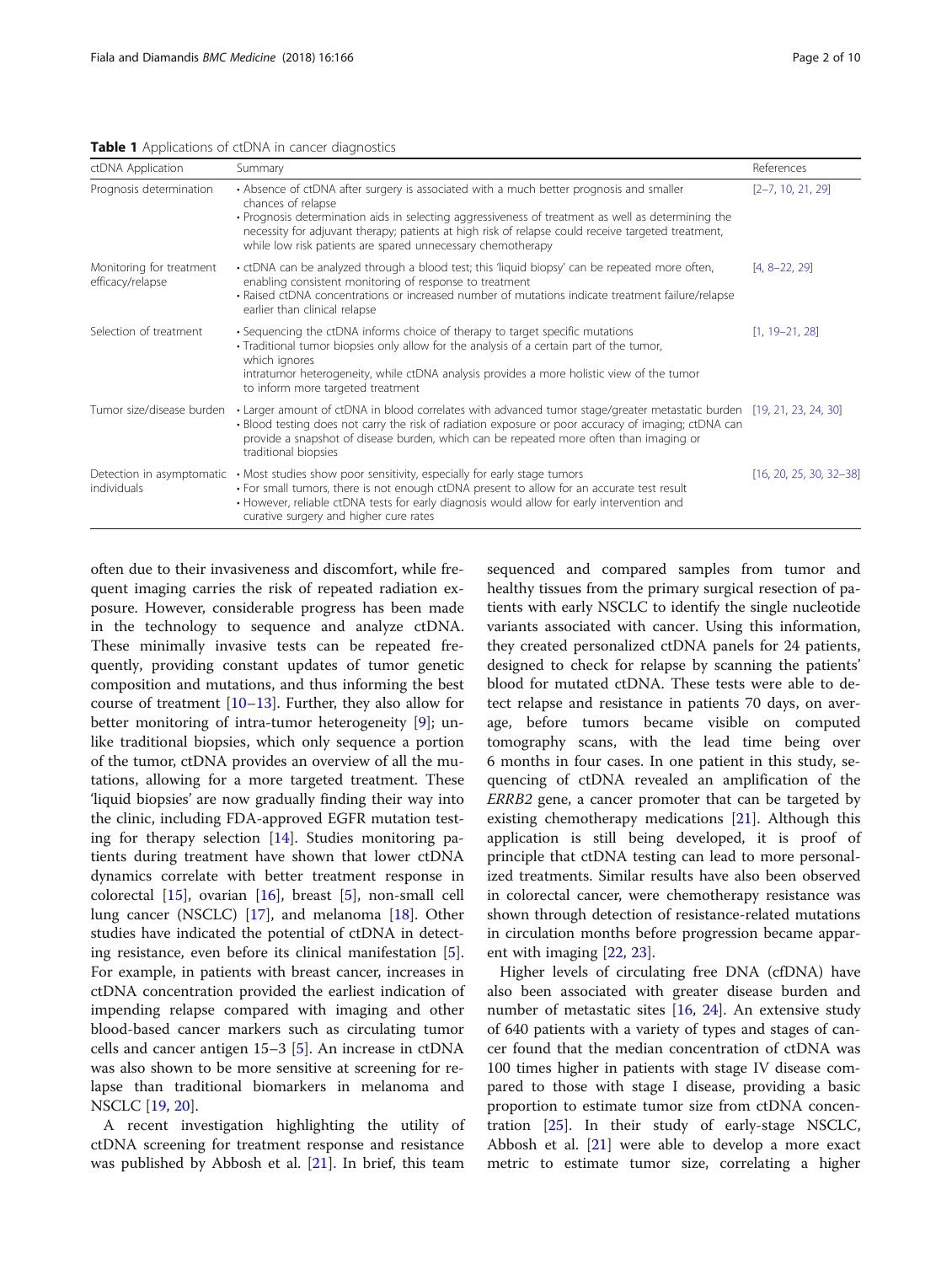<span id="page-2-0"></span>frequency of mutations in ctDNA or variant allele frequency with a greater tumor volume and finally associating a variant allele frequency measurement of 0.1% with a tumor volume of 10  $\text{cm}^3$  (27 mm in diameter). Importantly, they also reported that a tumor volume of  $10 \text{ cm}^3$ was required for ideal sensitivity to their ctDNA tests, which is far larger than an early stage/asymptomatic tumor. This presents major sensitivity caveats in using ctDNA for detection in asymptomatic individuals where the tumors would be much smaller. Consequently, the current literature is not supportive of using ctDNA for the detection of small cancers in asymptomatic individuals. In lung cancer, ctDNA is not detectable in all patients with NSCLC [\[17,](#page-8-0) [26](#page-8-0)], showing that the cfDNA quantification/ sequencing method is currently limited for lung cancer diagnosis. Abbosh et al. [\[21](#page-8-0)] are in agreement with the above, clearly stating that their method is not suitable for asymptomatic early diagnosis. Table [1](#page-1-0) summarizes the candidate future applications of ctDNA in the clinic.

Hundreds of millions of dollars have been invested in the lofty goal of developing a blood serum test to detect cancer in asymptomatic individuals. One company, GRAIL, has attracted US\$ 900 million in investment capital and accrued funding from Amazon, Johnson & Johnson Innovation, Bill Gates, and Google as well as backing by an impressive number of leading scientists [[27](#page-8-0)]. It is well established in the literature that early cancer detection significantly improves patient outcomes [\[28](#page-8-0)]. Thus, if successful, these blood tests will have a tremendous impact on the future of cancer detection and treatment. The tests will involve analysis of the minuscule amounts of cancerous genetic material released into the bloodstream by tumor cells [\[29\]](#page-8-0). As ctDNA is generally thought to have the same genetic composition as the tumor it was released from, including all its specific mutations, these tests could provide great insight into the tumor composition [[10](#page-8-0)]. Some companies even hope to create a blood plasma test able to detect the minimal amounts of ctDNA released by asymptomatic or not yet imageable tumors. Detecting

cancer at this early stage would mean that tumors would be very small, localized, and far less complex, enabling more effective treatment and a higher cure rate. Thus, in this article, we focus on the detection of very small tumors (less than 10 mm in diameter).

A review of the literature highlights that the utility of using ctDNA for early cancer detection is contested. Therefore, we herein explore, in some depth, the significant difficulties of this approach and the considerable hurdles to the development of a ctDNA blood test for cancer in asymptomatic individuals.

#### Relevant calculations based on empirical evidence

ctDNA tests for early diagnosis involve the performance of ultra-deep sequencing of DNA fragments isolated from plasma/serum (liquid biopsy) to identify fragments that have mutations characteristic of malignant cells. These mutant fragments/mutations are considered as unique to malignancy and are not likely to be found in the plasma of normal individuals, which qualifies them as ideal tumor markers [\[10,](#page-8-0) [29](#page-8-0)]. Along with these mutated fragments, the plasma is expected to have otherwise identical, but non-mutated fragments, originating from normal tissues (cfDNA) [[2\]](#page-8-0). Herein, for the sake of discussion, we have assumed that the sample contains a variable mixture of normal and mutant alleles and that the rate of release of these fragments in the circulation is mostly determined by the mass/volume of the tissues, irrespective of their malignant or normal status (Table 2). Similar calculations could be made using other hypothetical scenarios such as the fact that DNA release is 10 times more efficient from tumors compared to normal tissues. Furthermore, we roughly estimated the expected ratio of mutant to normal alleles based on empirical findings from the literature. To screen for a variety of cancers, the tests would need to simultaneously identify a large number (i.e., 50–500 or more) of cancer-associated mutations in plasma. Thus, we assumed that the detection of one mutation would lead to 100% sensitivity and 100%

Table 2 Assumptions made for cfDNA and ctDNA in patient plasma

| Assumption                                                                                                                                                                                           | Justification                                                                                                                                                                                                                                        | References                   |
|------------------------------------------------------------------------------------------------------------------------------------------------------------------------------------------------------|------------------------------------------------------------------------------------------------------------------------------------------------------------------------------------------------------------------------------------------------------|------------------------------|
| Fetal DNA in maternal circulation is proportionally related to fetal<br>and maternal weight                                                                                                          | It has been documented that, as maternal weight<br>increases, the percent fetal DNA in maternal circulation<br>proportionally decreases                                                                                                              | [32]                         |
| Circulating tumor DNA and circulating free DNA from normal tissues<br>diffuse into the circulation at roughly equal rates and by similar<br>mechanisms                                               | ctDNA and cfDNA levels are quite variable between<br>normal individuals and patients with cancer; however,<br>as tumor volume increases, the amount of ctDNA also<br>increases, correlating with tumor burden                                        | [4, 16, 24, 25, 32, 48]      |
| In early cancer stages, the amount of ctDNA will not significantly<br>affect the amount of total cfDNA or the circulating genome<br>equivalents                                                      | In early stage cancer, the amount of ctDNA is only 0.1%<br>or less, of total cfDNA; thus, it will not significantly<br>increase the number of circulating genomes                                                                                    | [10, 17, 26, 38, 39, 42, 43] |
| Tumors are spherical and their weight and cellularity are proportional<br>to the volume of the tumor; a tumor of 1 $cm3$ has a wet weight of<br>1 g and contains approximately 10 <sup>9</sup> cells | Calculations are intended to be approximations in order to<br>estimate the ratio of tumor/normal DNA in the circulation<br>Abbosh et al. [21] reported that a 10 $cm3$ tumor leads to<br>0.1% ctDNA in the circulation (see text for greater detail) | [21, 39, 43]                 |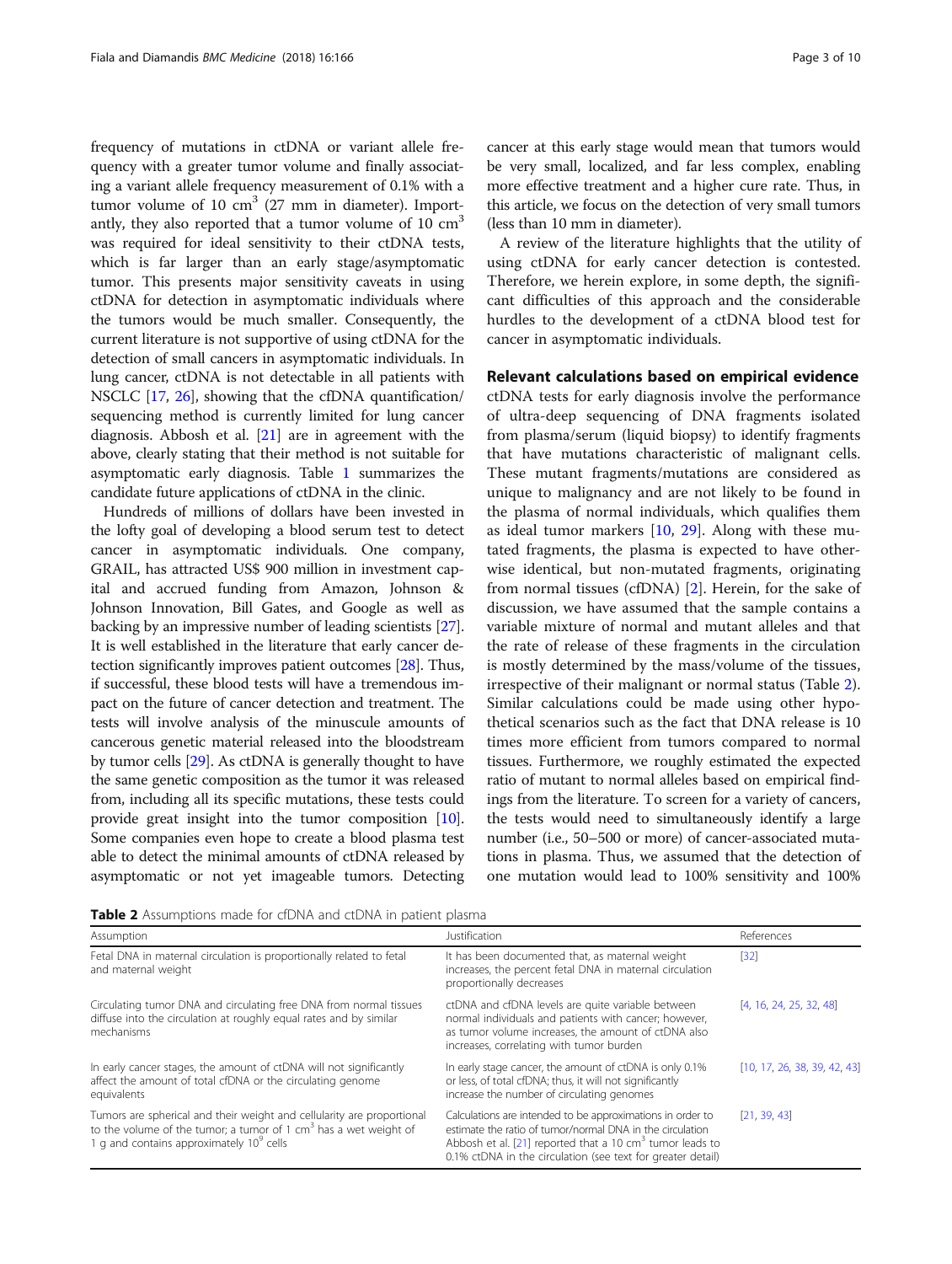<span id="page-3-0"></span>specificity (the best-case scenario). Sensitivity and specificity are addressed further on.

In pregnancy, the presence of a foreign body (the fetus within the mother) is a good proxy of tumor presence. Fetal and maternal DNA are distinguishable based on abundance, single nucleotide variants, or epigenetic changes and these differences are now used for prenatal diagnosis of fetal defects such as aneuploidies and genetic diseases [\[30,](#page-8-0) [31](#page-8-0)]. In maternal serum screening programs, performed at approximately 10–20 weeks' gestation, it has been shown that the amount of total fetal (placental) DNA in circulation is approximately 5–10% of the total DNA (90–95% of which originates from the mother) [[32](#page-8-0)]. The finding that the fetal DNA fraction (the percent of DNA coming from the fetus) is inversely related to maternal weight suggests that similar mechanisms operate during the release of maternal or fetal DNA in the maternal circulation [\[32](#page-8-0)], as assumed herein for cancer (Table [2](#page-2-0)). Considering a fetal/placental unit weight of approximately 0.5 kg at a gestational age of 20 weeks  $\sim$  300 g for the fetus and 170 g for the placenta), the proportional percent DNA for a smaller fetus/placental unit can be roughly estimated by extrapolation (Table 3).

The reported amount of circulating DNA in normal individuals and patients with cancer varies widely, likely due to methodological differences and patient characteristics such as cancer stage, vascularization, degree of necrosis, apoptosis, etc. [[25,](#page-8-0) [33](#page-8-0)]. The range of reported values varies by 1 to 2 orders of magnitude  $[34-37]$  $[34-37]$  $[34-37]$  $[34-37]$  $[34-37]$ ; however, most studies cite amounts of cfDNA in normal individuals within the range 1–10 ng/mL (average 5 ng/mL) [[10,](#page-8-0) [38](#page-8-0), [39\]](#page-8-0). Assuming a molecular mass of DNA of approximately  $2 \times 10^{12}$ , 5 ng of DNA equates to approximately 1500 genomes, which matches well with the amount of DNA previously reported (2400 genomes per mL of plasma in maternal circulation) (Table 3) [\[40](#page-8-0), [41\]](#page-8-0). According to this data, when the fraction of fetal/cancer DNA drops below 0.01% (one

cancer genome admixed with 10,000 normal genomes), then the use of 10 mL of blood (4 mL of plasma) will likely not contain a single fetal/cancer genome for sequencing, thus rendering the diagnosis of cancer impossible due to sampling error.

We also used other reported tumor measures to calculate the approximate amount of cancer or normal DNA in the circulation of patients with small tumors [\[42\]](#page-8-0). Table [4](#page-4-0) summarizes our calculations, with the bold font indicating experimental data; the rest of the numbers were calculated by extrapolation assuming proportionality between tumor volume and percentage fraction of mutant DNA, as suggested by Abbosh et al.  $[21]$ . It is also well accepted that a tumor of approximately 1  $cm<sup>3</sup>$  in volume has a wet weight of 1 g, contains  $10^9$  cells [\[43\]](#page-9-0), and has an approximate diameter of 1.2 cm (assuming a spherical nodule). It can be seen from this table that, when the fraction of tumor DNA drops below 0.01% (one tumor DNA molecule admixed with 10,000 normal DNA molecules), then 10 mL of blood (4 mL of plasma) will likely contain less than one cancer genome, rendering diagnosis unlikely. Table [4](#page-4-0) also shows the likelihood of progression of breast tumors, as reported by Narod [\[44](#page-9-0)], and the sensitivity of mammographic screening  $[45]$ . If we set an arbitrary clinical requirement of screening to detect cancers that are at least 6% likely to progress and are also now mostly missed by mammography, then a 5 mm diameter tumor would be a realistic and clinically relevant early detection goal. However, this goal is not likely to be met by the suggested ctDNA sequencing technology (Table [4](#page-4-0)). Other organizations, such as the Ontario Institute for Cancer Research, set goals for the detection of even smaller tumors (as small as 1 mm) [[46](#page-9-0)]. Nevertheless, such over-ambitious goals have to be balanced with the realities of current technologies to avoid over-diagnosis or incorrect results.

As the empirical data suggests, current methods could predictably detect tumors of between 1 and 3 cm, which are usually at an early stage but frequently present with

Table 3 Ratio of fetal/maternal DNA in maternal circulation

| Weight of fetus/<br>placental unit <sup>a</sup> | Percentage fetal<br>DNA in maternal<br>plasma | Ratio of fetal to<br>maternal DNA<br>in maternal circulation | Whole fetal/cancer genome<br>equivalents per 4 mL of plasma <sup>b</sup> | Number of malignant cells<br>in tumor of this size <sup>c</sup> | Likelihood of successful<br>cancer detection |
|-------------------------------------------------|-----------------------------------------------|--------------------------------------------------------------|--------------------------------------------------------------------------|-----------------------------------------------------------------|----------------------------------------------|
| $0.5$ kg                                        | 10                                            | 1:10                                                         | 1000                                                                     | $10^{12}$                                                       | High                                         |
| 100q                                            |                                               | 1:50                                                         | 200                                                                      | $10^{11}$                                                       | High                                         |
| 10q                                             | 0.2                                           | 1:500                                                        | 20                                                                       | $10^{10}$                                                       | Moderate                                     |
| 1g <sup>d</sup>                                 | 0.02                                          | 1:5000                                                       |                                                                          | $10^9$                                                          | Low                                          |
| $100 \text{ mg}^d$                              | 0.002                                         | 1:50,000                                                     | $\lt$ 1                                                                  | 10 <sup>8</sup>                                                 | Very low                                     |
| $10 \text{ mg}$                                 | 0.0002                                        | 1:500,000                                                    | $\lt$ 1                                                                  | 10 <sup>7</sup>                                                 | Unlikely                                     |
| 1 <sub>mg</sub>                                 | 0.00002                                       | 1:5,000,000                                                  | $<$ 1                                                                    | $10^{6}$                                                        | Unlikely                                     |

<sup>a</sup>Bold numbers indicate experimental data

 $b<sup>b</sup>$ 1 mL of blood contains approximately 2400 whole genome equivalents in pregnant women and normal individuals [[40,](#page-8-0) [41](#page-8-0)] can be contained by extensivities of data mentioned by Unili at al. [24]

 $c$ Calculated by extrapolation of data mentioned by Uvili et al. [[34\]](#page-8-0)

 $d$ These ranges have been reported as thresholds for successful detection of cancer based on ctDNA by the most sensitive techniques available to date [\[29,](#page-8-0) [60](#page-9-0), [61\]](#page-9-0)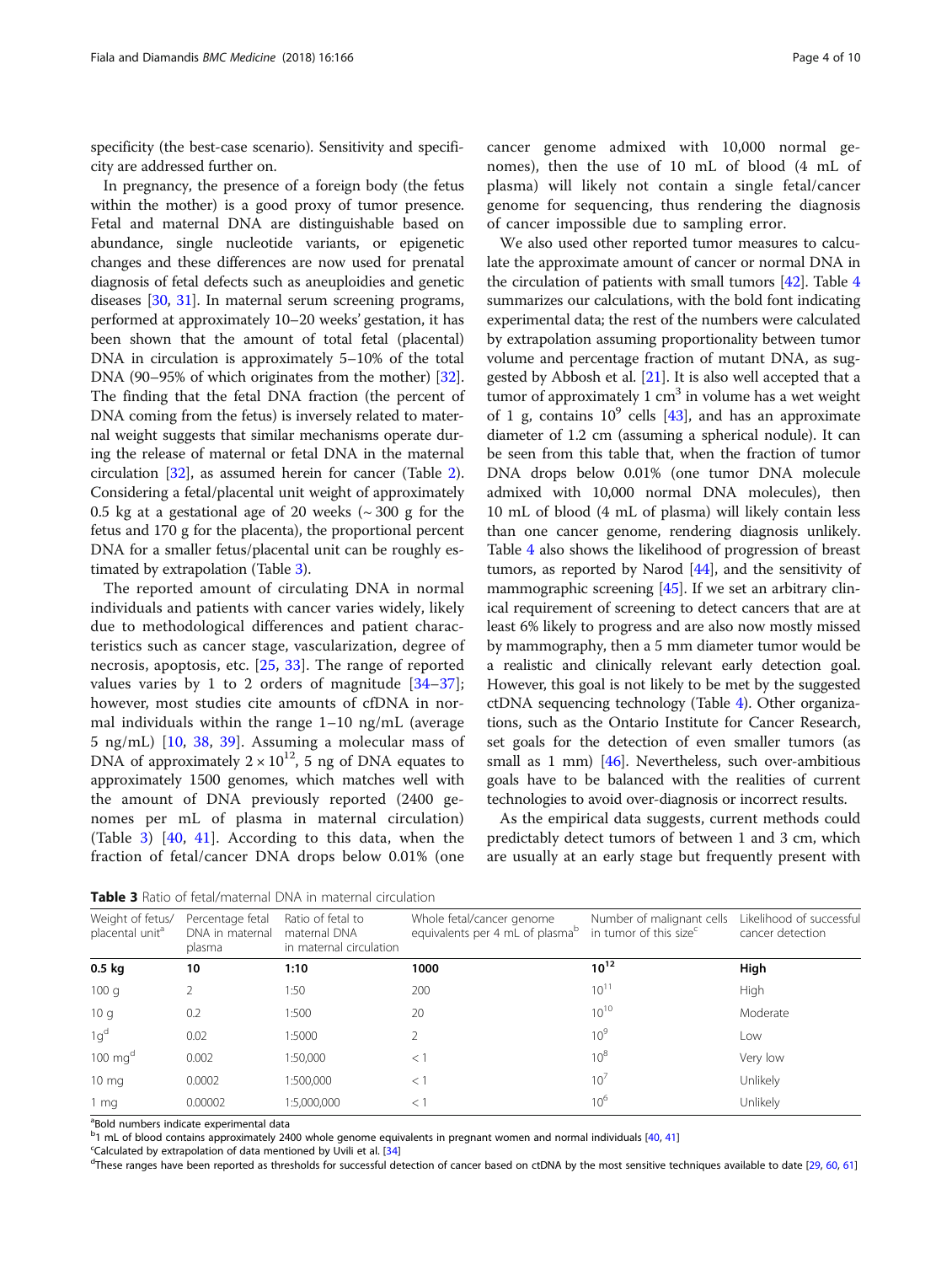| Tumor<br>diameter, mm | Tumor<br>weight, mg | Tumor<br>volume, mL (cm <sup>3</sup> ) | Number of<br>cancer cells | Percentage fraction<br>of mutant ctDNA | Number of cancer genomes<br>per 10 mL of blood | Chance of<br>progression <sup>c</sup> | Mammographic<br>screen sensitivity <sup>c</sup> |
|-----------------------|---------------------|----------------------------------------|---------------------------|----------------------------------------|------------------------------------------------|---------------------------------------|-------------------------------------------------|
| 27                    | 10,000              | 10 <sup>a</sup>                        | 10,000,000,000            | 1:1000                                 | 6                                              |                                       |                                                 |
| 12.5                  | 1000                | 1 <sup>b</sup>                         | 1,000,000,000             | 1:10,000                               | 0.6                                            |                                       |                                                 |
| 10                    | 500                 | 0.5                                    | 500,000,000               | 1:20,000                               | 0.3                                            | 50%                                   | 91%                                             |
| 8                     | 250                 | 0.25                                   | 250,000,000               | 1:40,000                               | 0.15                                           | 25%                                   |                                                 |
| 6                     | 125                 | 0.12                                   | 125,000,000               | 1:80,000                               | < 0.1                                          |                                       |                                                 |
| 5                     | 62                  | 0.06                                   | 62,000,000                | 1:160,000                              | < 0.1                                          | 6%                                    | 26%                                             |
| 4                     | 31                  | 0.03                                   | 32,000,000                | 1:320,000                              | < 0.1                                          |                                       |                                                 |
| 3                     | 16                  | 0.015                                  | 16,000,000                | 1:640,000                              | < 0.1                                          |                                       |                                                 |
| 2.4                   | 8                   | 0.007                                  | 8,000,000                 | 1:1,300,000                            | < 0.1                                          |                                       |                                                 |
| 2                     | $\overline{4}$      | 0.0035                                 | 4,000,000                 | 1:2,600,000                            | < 0.1                                          |                                       |                                                 |
| 1.5                   | $\overline{2}$      | 0.0017                                 | 2,000,000                 | 1:5,200,000                            | < 0.1                                          |                                       |                                                 |
| 1.1                   |                     | 0.0008                                 | 1,000,000                 | 1:10,000,000                           | < 0.1                                          | 0.05%                                 |                                                 |
|                       |                     |                                        |                           |                                        |                                                |                                       |                                                 |

<span id="page-4-0"></span>**Table 4** Tumor characteristics reported in the literature or calculated by extrapolation

<sup>a</sup>As reported by Abbosh et al. [\[21](#page-8-0)]<br><sup>b</sup>As reported by Del Monte [43]

<sup>b</sup>As reported by Del Monte [[43\]](#page-9-0)

 $A$ s reported by Cohen et al. [[64\]](#page-9-0)

<sup>d</sup>As reported by Erdi [[67](#page-9-0)]

clinical signs and symptoms. Moreover, tumors of such size are now readily visible through imaging [\[42,](#page-8-0) [47\]](#page-9-0).

It is important to underline that both of the modeling scenarios outlined above, using experimental data from pregnancy and NSCLC, predict very similar detectability, pointing to a fractional tumor DNA abundance of 0.01% or higher (Tables [3](#page-3-0) and 4).

From the above calculations, it can be concluded that, if a patient has a tumor of 5 mm in diameter, which is considered as an early asymptomatic stage, localized, less likely to progress, and curable, then the ratio of tumor to normal DNA in the circulation will be lower than 1:100,000 (Table 4). If we assume that 1 mL of plasma from a healthy individual contains approximately 3000 whole genome equivalents [39, 40, and our own calculations], then the total amount of whole genome equivalents in the whole blood circulation (approximately 3 L of plasma) will be 9,000,000 (3000 copies multiplied by 3000 mL). Thus, in the whole circulation, only approximately one cancer genome will originate from a 1 mm diameter tumor, with the rest arising from normal tissues (Table 4). Consequently, even if an ultimately sensitive analytical platform able to identify single copies of DNA sequences is used, the likelihood of harvesting one tumor-released DNA fragment from a small (1–4 mm diameter) tumor through a blood draw of 10 mL will be extremely low or non-existent. This would be true even if the total number of genomes released in circulation were to be increased by 10-fold in early cancer. In various cancers, the levels of circulating tumor DNA are higher than in healthy patients, yet, on average, only by 2- to 5-fold  $[4, 34, 48]$  $[4, 34, 48]$  $[4, 34, 48]$  $[4, 34, 48]$  $[4, 34, 48]$ ; additionally, the differences are expected to be much smaller or non-existent in small and early-stage tumors. The likelihood of this method working consistently is further lowered if we assume the mutant sequence is only present in the sample once. More copies will lead to a more reliable/reproducible estimation.

#### Diagnostic specificity and sensitivity issues

In population screening programs that test asymptomatic individuals, the specificity of the test is of paramount importance, especially if the disease is rare (prevalence  $\langle 1:1000 \rangle$  such as in many forms of cancer. For example, if a disease is present in the screened population at a frequency of 1 in 4000 (close to the actual prevalence of ovarian and pancreatic cancer), a population of 100,000 will include 25 affected and 99,975 unaffected individuals. Even if we assume a test's sensitivity to be close to 100% (so that nearly all affected individuals are captured), a 99% specificity will yield 1000 false positives, with a positive predictive value (PPV) of only 2%. The PPV represents the likelihood of someone who tested positive for a disease actually having the disease. Even at 99.9% specificity, there will still be 100 false positives, yielding a PPV of only 20%. False positive results may lead to undue additional invasive and/or highly expensive tests (Fig. [1](#page-5-0)). In addition to the specificity prerequisites, several other factors, such as tumor dynamics, influence the outcome of population screening programs, as we and others have previously discussed [\[49](#page-9-0)–[51\]](#page-9-0). Screening programs are not very effective for tumors that proliferate quickly (such as invasive breast or pancreatic carcinoma) because patients who originally test negative may go on to test positive with disseminated (thus incurable) disease in the next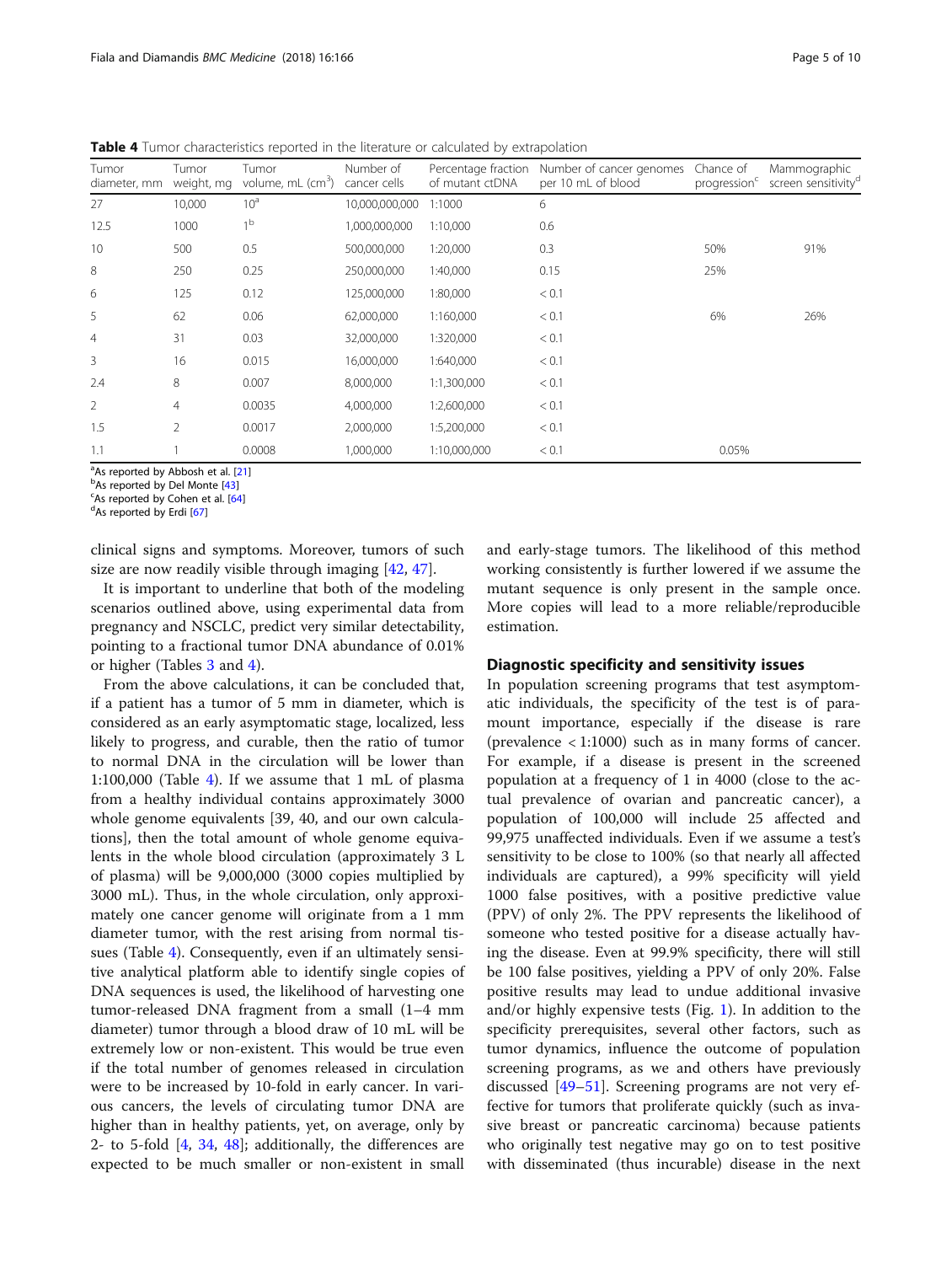<span id="page-5-0"></span>

round. On the other hand, slow-growing tumors, such as prostate cancer, may remain indolent for decades and detecting them in screening programs creates more harm than good through overdiagnosis [\[52\]](#page-9-0). It is also imperative for screening programs to prove that those who are screened actually receive tangible benefits such as prolonged disease-specific survival or overall survival.

We have speculated elsewhere that mutated DNA in the circulation may be an ideal tumor marker with superior performance in comparison to traditional biomarkers [[53\]](#page-9-0). However, none of the traditional biomarkers are specific for tumor cells (as opposed to normal cells) since they represent overexpressed or fetal antigens or antigens leaking into the circulation, usually with no relation to tumor biology [\[54](#page-9-0)], and it may be incorrect to assume that non-diseased patients have no mutation in their serum/plasma, as recently demonstrated [[55](#page-9-0)–[60](#page-9-0)].

In an important study, Genovese et al. [[55](#page-9-0)] sequenced the DNA of the peripheral blood cells of 12,380 individuals for mutations and followed their health outcomes for 2 to 7 years, arriving to some significant conclusions. Clonal hematopoiesis, namely the formation of a genetically distinct subset of blood cells, was observed in 10% of individuals aged over 65 years but in only 1% of those younger than 50 years. Their investigation revealed that approximately 42% of participants who received a diagnosis of cancer had detectable clonal hematopoiesis with somatic mutations at the time of blood sampling, at least 6 months prior to the first diagnosis. Finally, they found that a portion of some of the genes that are mutated in patients with myeloid cancers are also mutated in healthy individuals and therefore do not cause cancer [[55](#page-9-0)]. Thus, mutations in circulating DNA are not necessary or sufficient for cancer development. This critical finding, namely that not all mutations lead to cancer, is also echoed by Alexandrov et al. [\[56\]](#page-9-0) in their landmark paper about the mutational rate of clocklike somatic cells.

Furthermore, Schwaderle et al. [[57](#page-9-0)] reported that, among 222 healthy volunteers, one had an alteration in the  $p53$ gene in cfDNA from plasma  $({\sim} 0.5\%$  frequency). Gormally et al. [\[58](#page-9-0)] reported mutations with a frequency of 1.2% for  $KRAS2$  and 3.6% of  $p53$  genes in plasma DNA from volunteers who were followed for over 6 years and remained cancer free. Fernandez-Cuesta et al. [\[59\]](#page-9-0) reported an even higher frequency of  $p53$  mutations in cfDNA from normal controls ( $\sim$  11%). Mutations of  $p53$  in normal individuals were also reported by Newman et al. [\[60\]](#page-9-0). It is important to mention here that mutations in  $p53$  in normal cfDNA may be very difficult to overcome for a diagnostic cancer test since they are the most prevalent genetic alterations in many tumors and drive the sensitivity of such assays, as reported recently by Phallen et al. [\[61](#page-9-0)]. These data pose serious challenges for the development of a ctDNA-based screening test. In order to improve sensitivity, ctDNA-based tests must include panels of 100 or more genes, further predictably compromising specificity and reducing confidence of identification due to multiple hypotheses testing [\[10\]](#page-8-0). Furthermore, rare variants will likely still be missed in this wide-ranging screening process.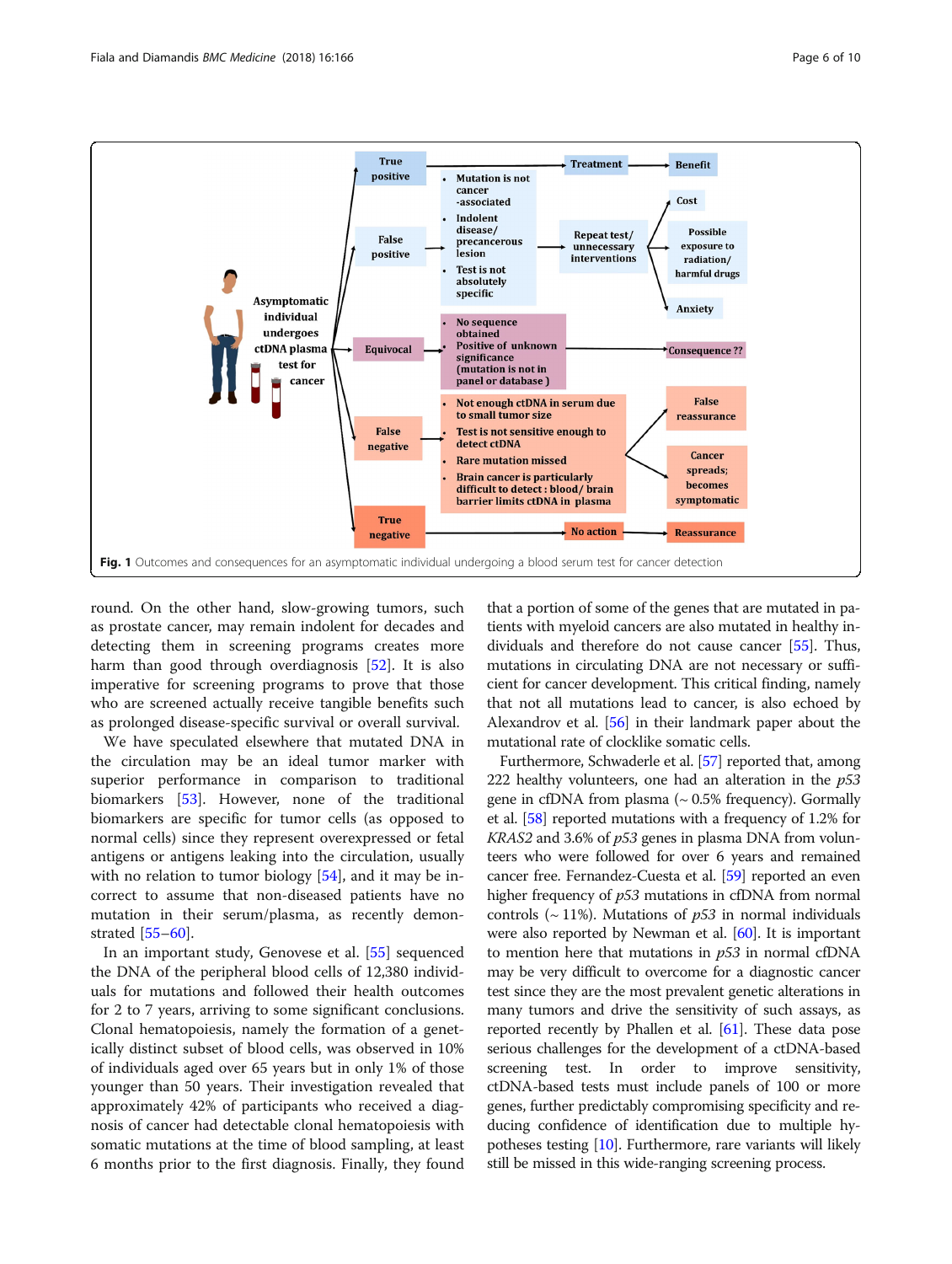Another new and important discovery is the concept of mosaicism in normal cells and healthy tissue [\[62](#page-9-0)]. Neurons have one of the longest lifespans among cells in the body and, as a result, they develop many somatic mutations. These mutations often develop in small populations of adjacent neurons, creating diverse neuronal genomes that are heterogeneous with other regions of the brain. It is increasingly thought that these mutations and cell populations influence neuronal development and function and contribute to various neurodevelopmental disorders. Thus, as the brain develops, subset regions harbor unique single nucleotide variations that are highly specific for a particular region but completely absent in other regions of the brain  $[62]$  $[62]$ . This new finding adds yet another challenge in the development of a highly specific cancer test. The Single Cell Sequencing project, which is ongoing, will likely uncover other caveats of individual cell DNA variations that may further complicate the development of a ctDNA blood test for early detection [\[63\]](#page-9-0).

The most sensitive methods for detecting mutations in ctDNA in the presence of vast amounts of non-mutant DNA are based on the a priori knowledge of mutations that are first found in patient tumors gathered from resection or biopsy. However, in real case scenarios, such mutations will not be known, posing another stress to the assay's sensitivity. In this respect, Newman et al. [[60](#page-9-0)] developed a highly sensitive assay for detecting mutations in ctDNA without the need for a biopsy. This deep sequencing approach, which incorporated integrated digital error suppression, was able to detect mutant DNA for the EGFR kinase domain admixed with 25,000-fold normal DNA. However, even at these cancer to normal ctDNA ratios, and as predicted in Tables [3](#page-3-0) and [4,](#page-4-0) the likely weight of the detected tumors would be within the 100 mg to 1 g range, well above what is likely needed to detect cancer in asymptomatic individuals.

#### Latest results and conclusions

Quality assurance in developing a test for cancer is of paramount importance due to the risk of over- or undertreatment following false positive or negative results, both of which are damaging to patients [\[51\]](#page-9-0).

This analysis indicates that, apart from technical competence in identifying single nucleotide variations or other changes in circulating DNA, the assumed outstanding specificity of a test derived from these principles is not guaranteed. Even if it were, the value of screening to identify early and curable disease with the suggested method would still have to be assessed. We envision that it will take considerable time before the critical questions raised are answered by prospective studies. The expected outcomes and consequences of ctDNA testing for cancer diagnosis are further summarized in Fig. [1](#page-5-0).

Theoretical and empirical findings support our conclusion that there is not enough ctDNA in the blood for a sufficiently accurate test result for early or asymptomatic diagnosis (Fig. [2](#page-7-0)). Additionally, not all mutations signify cancer. However, ongoing research may unveil previously unknown facts that could change our understanding of the advantages and limitations of using ctDNA testing in asymptomatic individuals.

Nevertheless, certain applications of ctDNA look promising (Table [1](#page-1-0)) such as utilizing it to predict prognosis, monitor treatment efficacy, and development of drug resistance in already diagnosed individuals [\[10](#page-8-0), [21](#page-8-0)]. Since these tumors are larger and their genetic information is already available from traditional tumor biopsies or resection, ctDNA tests in these situations are poised to provide higher specificity and sensitivity than traditional markers.

Furthermore, while ctDNA testing is being widely researched and developed, it remains very expensive. Abbosh et al. [[21\]](#page-8-0) estimated a cost of US\$ 1750 to create a personalized assay and perform the tests, yet their panel only targeted 12–30 single nucleotide variants and is significantly below what would be needed to provide a far more comprehensive, diagnostic test. The tests are also time consuming and require specialized skills and equipment; if these were to be performed on a clinical scale, samples would likely have to be shipped to a central location, with a delay in the order of weeks before clinicians could receive the results. In contrast, serum testing for traditional circulating protein markers (such as CEA and CYFRA 21-1 for NSCLC) is far simpler, costs only a few dollars per sample, and can be performed within a few hours. Therefore, in some circumstances classical tumor markers should be preferred, assuming they perform equally well, due to cost, speed, and quality assurance. More research is needed to compare the performance of these traditional biomarkers with that of ctDNA technology to ensure this more expensive technology provides additional information.

### Conclusion

Based on current knowledge and available technologies, ctDNA could be harvested and analyzed to signify cancer only when the tumor weight is in the range of 100 mg to 1 g or has an approximate diameter of  $\ge$ 1 cm. In such cases, the ratio of ctDNA to normal DNA is expected to be within the range of 1:10,000 to 1:100,000. These tumor sizes represent large enough tumors visible by imaging and which are less likely to be curative by radical surgery. Therefore, it would be preferable for the test to be at least 100-fold more sensitive in order to detect tumors of 5 mm in diameter. The major limiting factor in achieving this detection sensitivity is sampling error due to limited blood availability. With such small tumors, the released ctDNA is unlikely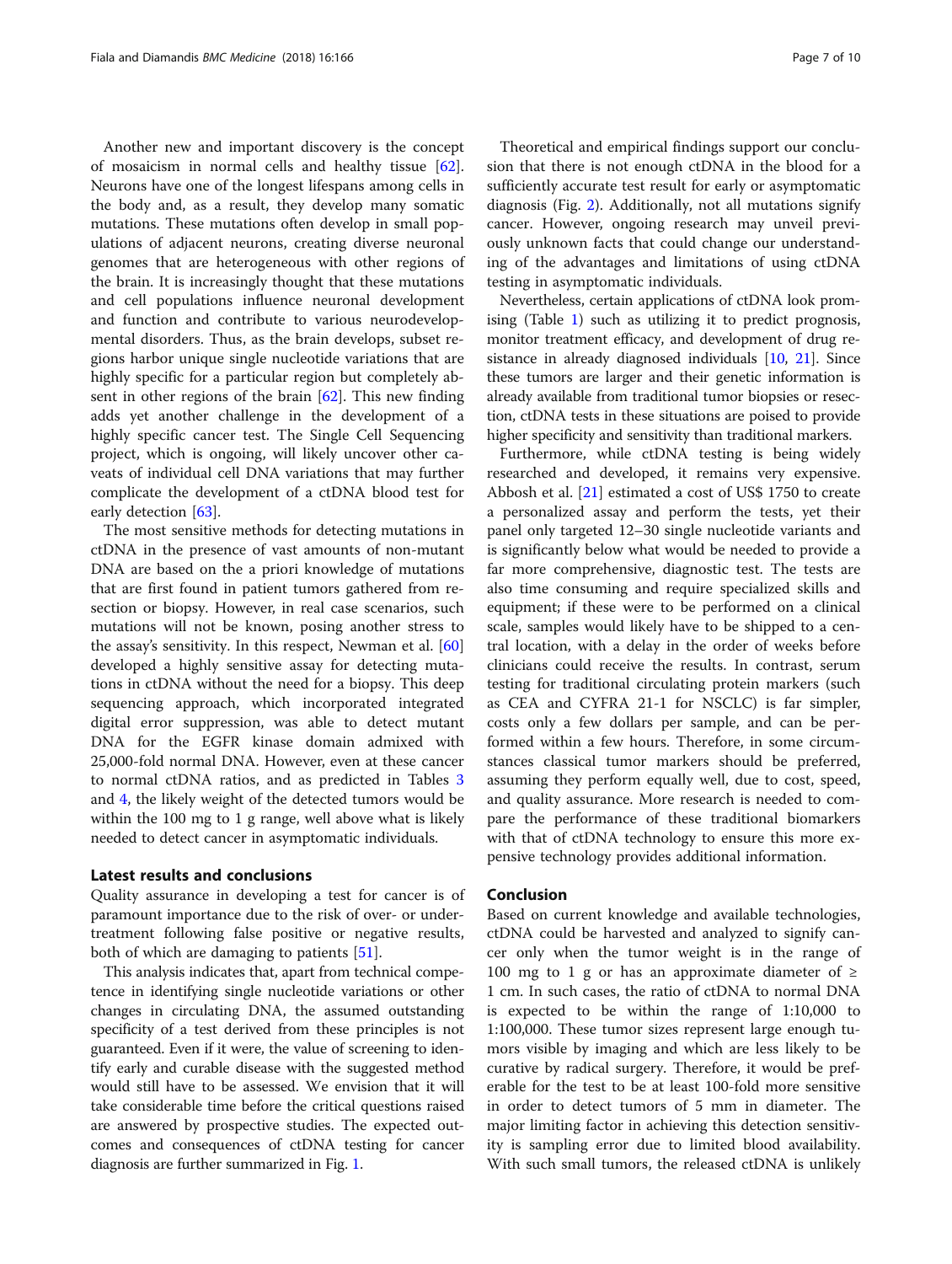<span id="page-7-0"></span>

to be present even at a single copy in a 10 mL blood draw. Complicating the interpretation is the fact that recent data suggests that mutations in circulating DNA could be found in a significant proportion of normal individuals. In this respect, the new molecular tumor marker, ctDNA, may suffer from the same limitations of classical protein circulating markers, namely low sensitivity and specificity, especially for early detection.

Two very recent studies indirectly confirm our predictions. Phallen et al. [[61](#page-9-0)] claimed early cancer detection with 70% sensitivity and 95% specificity based on ctDNA sequencing, yet all their samples contained more than 0.01% tumor DNA, as we discussed in our recent publication [[43](#page-9-0)]. Additionally, Cohen et al. [[64](#page-9-0)] recently reported a combination of circulating tumor markers and ctDNA for early detection of non-metastatic cancers of the ovary, liver, stomach, pancreas, esophagus, colorectum, lung, and breast cancer. The reported sensitivities ranged from 69 to 98% for ovarian, liver, stomach, pancreas, and esophageal cancer, at  $> 99\%$  specificity [[64\]](#page-9-0). However, all of their patients were symptomatic at diagnosis.

Recently, the biotechnology company GRAIL performed a highly relevant study, presented at the 2018 ASCO Annual Conference [\[65](#page-9-0), [66](#page-9-0)], wherein they prospectively collected 1627 samples from 749 controls (no cancer) and 878 patients with newly diagnosed and untreated cancer (20 tumor types of all stages). The

overall sensitivity of their blood ctDNA test was between 50 and 90% (stages I–III) but for some cancers (low Gleason grade prostate, thyroid, uterine, melanoma, and renal) the assay had less than 10% sensitivity. Specificity was fixed at 95%. GRAIL claimed that their ctDNA-based blood test detected multiple cancers at various stages with good sensitivity and high specificity, thus being a new, promising multi-cancer screening test. In a separate breast cancer study [[66](#page-9-0)], including 358 patients with invasive breast cancer (mostly stage I–II) and 452 controls, GRAIL also reported, for symptomatically diagnosed breast cancer patients, average sensitivity values of 58%, 40%, and 15%, respectively, in triple negative, HER2-positive/hormone receptor-positive, and HER2-negative breast cancer subtypes, at 95% specificity. However, when patients were classified according to the mode of diagnosis (symptomatic versus screen-detected/asymptomatic), the sensitivities were 44% for symptomatic patients and only 10% for screened-detected/asymptomatic breast cancers.

These newly derived data from GRAIL fully support our notion that this method will be problematic in terms of both sensitivity and specificity for early cancer detection. Diagnostic effectiveness aside, it will also be necessary to address other important issues related to early cancer screening, including over-diagnosis and over-treatment [[51](#page-9-0)]. Currently ongoing studies are expected to shed more light on this highly interesting area of cancer research.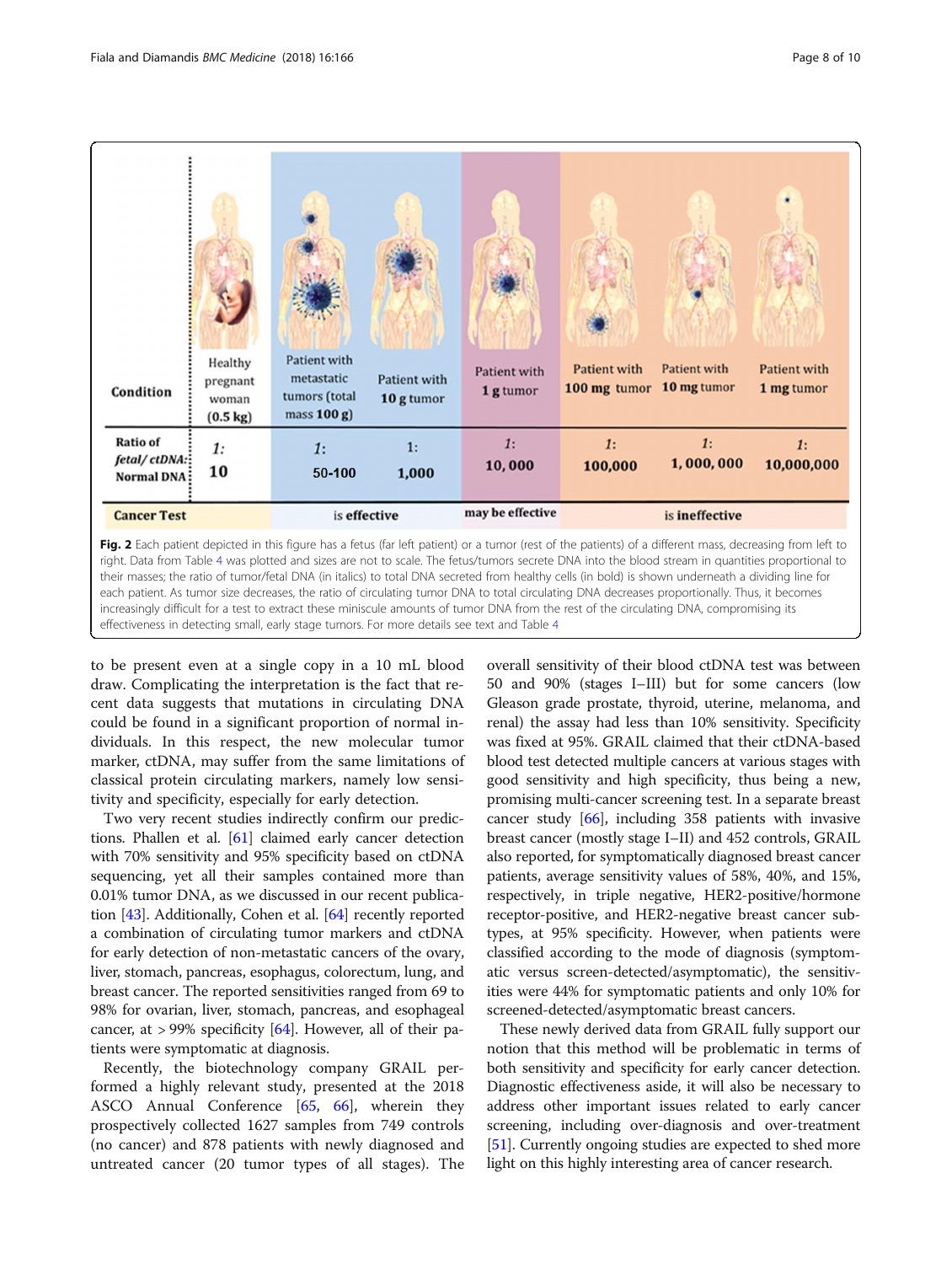#### <span id="page-8-0"></span>Abbreviations

cfDNA: circulating free DNA; ctDNA: circulating tumor DNA; NSCLC: non-small cell lung cancer; PPV: positive predictive value

#### Authors' contributions

Both authors contributed equally to the manuscript. Both authors read and approved the final manuscript.

Ethics approval and consent to participate

Not applicable.

#### Consent for publication

Not applicable.

#### Competing interests

EPD has an advisory role at Abbott Diagnostics. CF has no competing interests.

#### Publisher's Note

Springer Nature remains neutral with regard to jurisdictional claims in published maps and institutional affiliations.

#### Author details

<sup>1</sup>Department of Pathology and Laboratory Medicine, Mount Sinai Hospital, Toronto, ON, Canada. <sup>2</sup> Department of Laboratory Medicine and Pathobiology, University of Toronto, Toronto, ON, Canada. <sup>3</sup>Department of Clinical Biochemistry, Mount Sinai Hospital and University Health Network, 60 Murray St. Box 32, Floor 6, Rm L6-201, Toronto, ON MST 3L9, Canada.

#### Received: 6 April 2018 Accepted: 17 August 2018 Published online: 02 October 2018

#### References

- 1. Mandel P, Métais P. Les acides nucléiques du plasma sanguin chez l'homme. C R Séances Soc Biol. 1948;142:241–3.
- 2. Tie J, Wang J, Tomasetti C, et al. Circulating tumor DNA analysis detects minimal residual disease and predicts recurrence in patients with stage II colon cancer. Sci Transl Med. 2016;8:346ra92.
- 3. Nygaard AD, Holdgaard PC, Spindler KL, Pallisgaard N, Jakobsen A. The correlation between cell-free DNA and tumour burden was estimated by PET/CT in patients with advanced NSCLC. Br J Cancer. 2014;110:363–8.
- 4. Catarino R, Coelho A, Araújo A, et al. Circulating DNA: diagnostic tool and predictive marker for overall survival of NSCLC patients. PLoS One. 2012;7: e38559.
- 5. Dawson S-J, Tsui JW, Murtaza M, et al. Analysis of circulating tumor DNA to monitor metastatic breast cancer. N Engl J Med. 2013;368:1199–209.
- 6. Oshiro C, Kagara N, Naoi Y, et al. PIK3CA mutations in serum DNA are predictive of recurrence in primary breast cancer patients. Breast Cancer Res Treat. 2015;150:299–307.
- 7. Lipson EJ, Velculescu VE, Pritchard TS, et al. Circulating tumor DNA analysis as a real-time method for monitoring tumor burden in melanoma patients undergoing treatment with immune checkpoint blockade. J Immunother Cancer. 2014;2:42.
- 8. Parkinson CA, Gale D, Piskorz AM, et al. Exploratory analysis of TP53 mutations in circulating tumour DNA as biomarkers of treatment response for patients with relapsed high-grade serous ovarian carcinoma: a retrospective study. PLoS Med. 2016;13:e1002198.
- 9. Popper HH. Commentary on tumor heterogeneity. Transl Lung Cancer Res. 2016;5:433–5.
- 10. Wan JCM, Massie C, Garcia-Corbacho J, et al. Liquid biopsies come of age: towards implementation of circulating tumour DNA. Nat Rev Cancer. 2017; 17:223–38.
- 11. Siravegna G, Marsoni S, Siena S, Bardelli A. Integrating liquid biopsies into the management of cancer. Nat Rev Clin Oncol. 2017;14:531–48.
- 12. Bardelli A, Pantel K. Liquid biopsies, what we do not know (yet). Cancer Cell. 2017;31:172–9.
- 13. Diaz LA Jr, Bardelli A. Liquid biopsies: genotyping circulating tumor DNA. J Clin Oncol. 2014;32:579–86.
- 14. Feng WN, Gu WQ, Zhao N, et al. Comparison of the SuperARMS and droplet digital PCR for detecting EGFR mutation in ctDNA from NSCLC patients. Transl Oncol. 2018;11:542–5.
- 15. Diehl F, Schmidt K, Choti MA, et al. Circulating mutant DNA to assess tumor dynamics. Nat Med. 2008;14:985–90.
- 16. Forshew T, Murtaza M, Parkinson C, et al. Non-invasive identification and monitoring of cancer mutations by targeted deep sequencing of plasma DNA. Sci Transl Med. 2012;4:136ra68.
- 17. Newman AM, Bratman SV, To J, et al. An ultrasensitive method for quantitating circulating tumor DNA with broad patient coverage. Nat Med. 2014;20:548–54.
- 18. Gray ES, Rizos H, Reid AL, et al. Circulating tumor DNA to monitor treatment response and detect acquired resistance in patients with metastatic melanoma. Oncotarget. 2015;6:42008–18.
- 19. Schreuer M, Meersseman G, Van Den Herrewegen S, et al. Quantitative assessment of BRAF V600 mutant circulating cell-free tumor DNA as a tool for therapeutic monitoring in metastatic melanoma patients treated with BRAF/MEK inhibitors. J Transl Med. 2016;14:95.
- 20. Marchetti A, Palma J, Felicioni L, et al. Early prediction of response to tyrosine kinase inhibitors by quantification of EGFR mutations in plasma of NSCLC patients. J Thorac Oncol. 2015;10:1437–43.
- 21. Abbosh C, Birkbak NJ, Wilson GA, et al. Phylogenetic ctDNA analysis depicts early-stage lung cancer evolution. Nature. 2017;545:446–51.
- 22. Mohan S, Heitzer E, Ulz P, et al. Changes in colorectal carcinoma genomes under anti-EGFR therapy identified by whole-genome plasma DNA sequencing. PLoS Genet. 2014;10:e1004271.
- 23. Misale S, Yaeger R, Hobor S, et al. Emergence of KRAS mutations and acquired resistance to anti-EGFR therapy in colorectal cancer. Nature. 2012; 486:532–6.
- 24. Yanagita M, Redig AJ, Paweletz CP, et al. A prospective evaluation of circulating tumor cells and cell-free DNA in EGFR-mutant non-small cell lung cancer patients treated with erlotinib on a phase II trial. Clin Cancer Res. 2016;22:6010–20.
- 25. Bettegowda C, Sausen M, Leary RJ, et al. Detection of circulating tumor DNA in early- and late-stage human malignancies. Sci Transl Med. 2014;6: 224ra24.
- 26. Villaflor V, Won B, Nagy R, et al. Biopsy-free circulating tumor DNA assay identifies actionable mutations in lung cancer. Oncotarget. 2016;7:66880–91.
- 27. GRAIL. [https://grail.com/about/](https://grail.com/about). Accessed 30 Mar 2018.
- 28. Etzioni R, Urban N, Ramsey S, et al. The case for early detection. Nat Rev Cancer. 2003;3:243–52.
- 29. Aravanis AM, Lee M, Klausner RD. Next-generation sequencing of circulating tumor DNA for early cancer detection. Cell. 2017;168:571–4.
- 30. Chiu RW, Cantor CR, Lo YM. Non-invasive prenatal diagnosis by single molecule counting technologies. Trends Genet. 2009;25:324–31.
- 31. Chitty LS. Use of cell-free DNA to screen for Down's syndrome. N Engl J Med. 2015;372:1666–7.
- 32. Canick JA, Palomaki GE, Kloza EM, Lambert-Messerlian GM, Haddow JE. The impact of maternal plasma DNA fetal fraction on next generation sequencing tests for common fetal aneuploidies. Prenat Diagn. 2013;33: 667–74.
- 33. Leung F, Kulasingam V, Diamandis EP, et al. Circulating tumor DNA as a cancer biomarker: fact or fiction? Clin Chem. 2016;62:1054–60.
- 34. Uvili P, Mercatali L, Casoni GL, et al. Multiple marker detection in peripheral blood for NSCLC diagnosis. PLoS One. 2013;2:e57401.
- 35. Warton K, Lin W, Navin T, et al. Methylation-capture and next-generation sequencing of free circulating DNA from human plasma. BMC Genomics. 2014;15:476.
- 36. Breitbach S, Tug S, Simon P. Circulating cell-free DNA: an up-coming molecular marker in exercise physiology. Sports Med. 2012;42:565–86.
- 37. El Messaoudi S, Rolet F, Mouliere F, Thierry AR. Circulating cell free DNA: preanalytical considerations. Clin Chim Acta. 2013;424:222–30.
- 38. Mouliere F, El Messaoudi S, Pang D, Dritschillo A, Thierry AR. Multi-marker analysis of circulating cell-free DNA towards personalized medicine for colorectal cancer. Mol Oncol. 2014;8(5):927–41.
- 39. Mouliere F, Robert B, Arnau Peyrotte E, et al. High fragmentation characterizes tumor derived circulating DNA. PLoS One. 2011;6:e233418.
- 40. Manokhina I, Singh TH, Penaherrera MS, Robinson WP. Quantification of cellfree DNA in normal and complicated pregnancies: overcoming biological and technical issues. PLoS One. 2014;9:e101500.
- 41. Bischoff FZ, Lewis DE, Simpson JL. Cell-free fetal DNA in maternal blood: kinetics, source and structure. Human Reprod Update. 2004;11:59–67.
- 42. Aberle DR, Adams AM, et al. Reduced lung cancer mortality with low dose computed tomography screening. N Engl J Med. 2011;365:395–409.